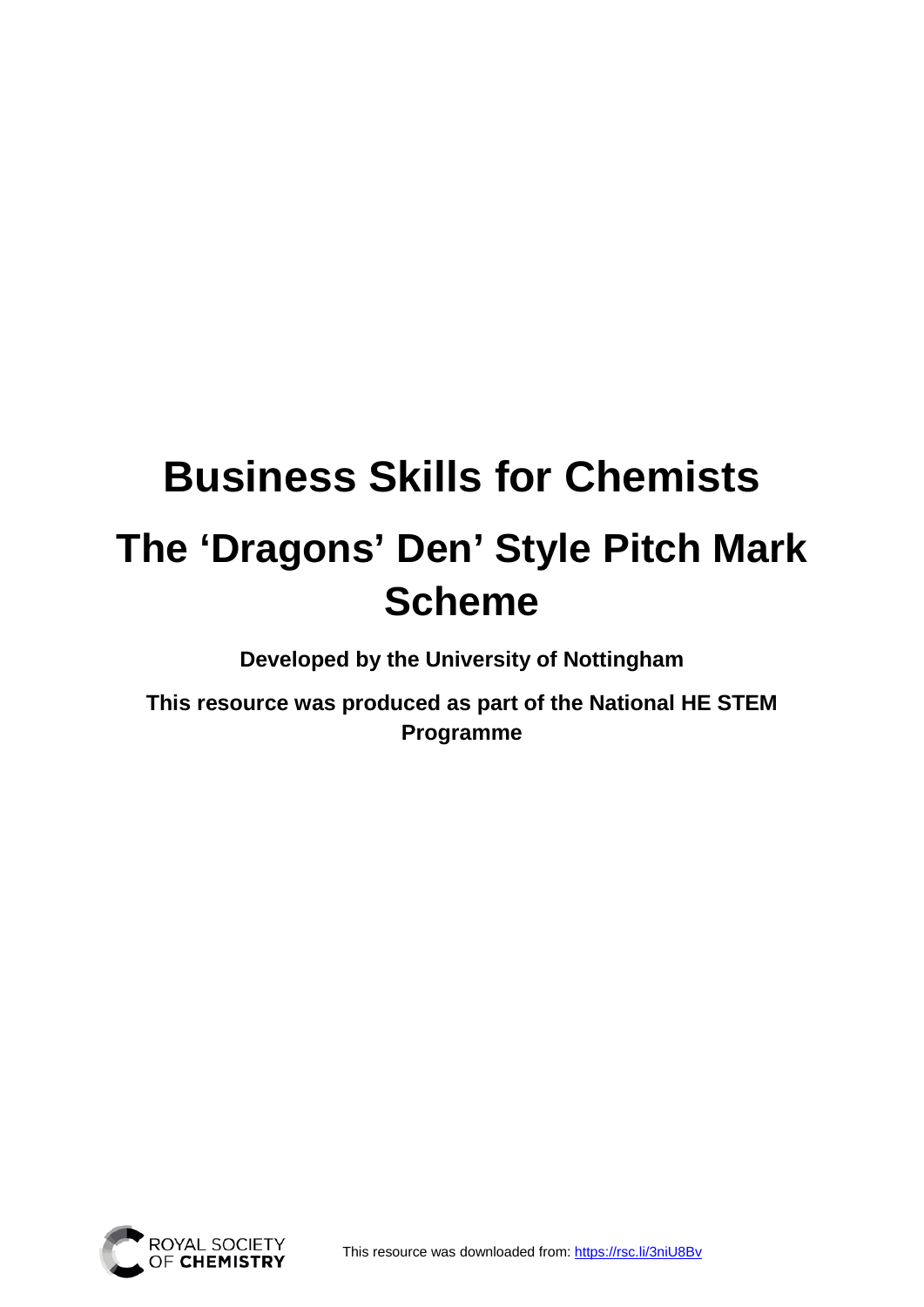## **The 'Dragons' Den' Style Pitch Mark Scheme**

You, with the other members of the judging panel, are the directors of a large multinational company which has significant capability within the chemistry sector. This company is forward thinking and realises that many of its products, which have been very successful and have generated a lot of capital, are coming off patent over the next few years which will significantly affect the overall profits of the business. With this in mind, you have challenged each team/group from the Novel Concept Department to come up with novel chemistrybased products, ideas or services which can be commercialised to secure the future success of your company.

You, the directors, have a 'money is not an issue' approach if you feel that the idea and business plan pitched to you is of suitable quality to take on to the next stage of the developmental process within your business. You will **not be asked for capital investment** (money), however you are looking for the following points to be addressed:

#### **1. The background of the idea, product or service:**

- o What is the problem being addressed? What is the solution to this problem? How does it work? Is there market need? Why this need is currently not met?
- o What is the closest current solution to the problem? Is this solution better than the others currently available?
- o Can it be made? Does it require chemistry to operate/manufacture?
- **2. The market for the idea, product or service:**
	- o Who is the market/customer? Where are the customers and how large is the market? Is the market growing or contracting?
	- o Will the customer buy the product? Is there any competition in the market? How will we beat the competition?

### **3. What is the future for the idea, product or service:**

- o How will the product be taken to the market and sold?
- o Can the product be patented? Why is it novel and inventive?
- o Are there any regulatory requirements that need to be overcome? Will this be difficult, time-consuming or expensive?
- o Where could the idea, product or service be taken in the future to grow the business as a whole?

At the end of the pitches, you will award a prize to the team who you feel have the best overall understanding of how their idea, product or service will benefit the company in the future, by addressing the points above (amongst others). You will then take the winning proposal to the next board meeting to discuss taking in on to the next stage of the product development process.